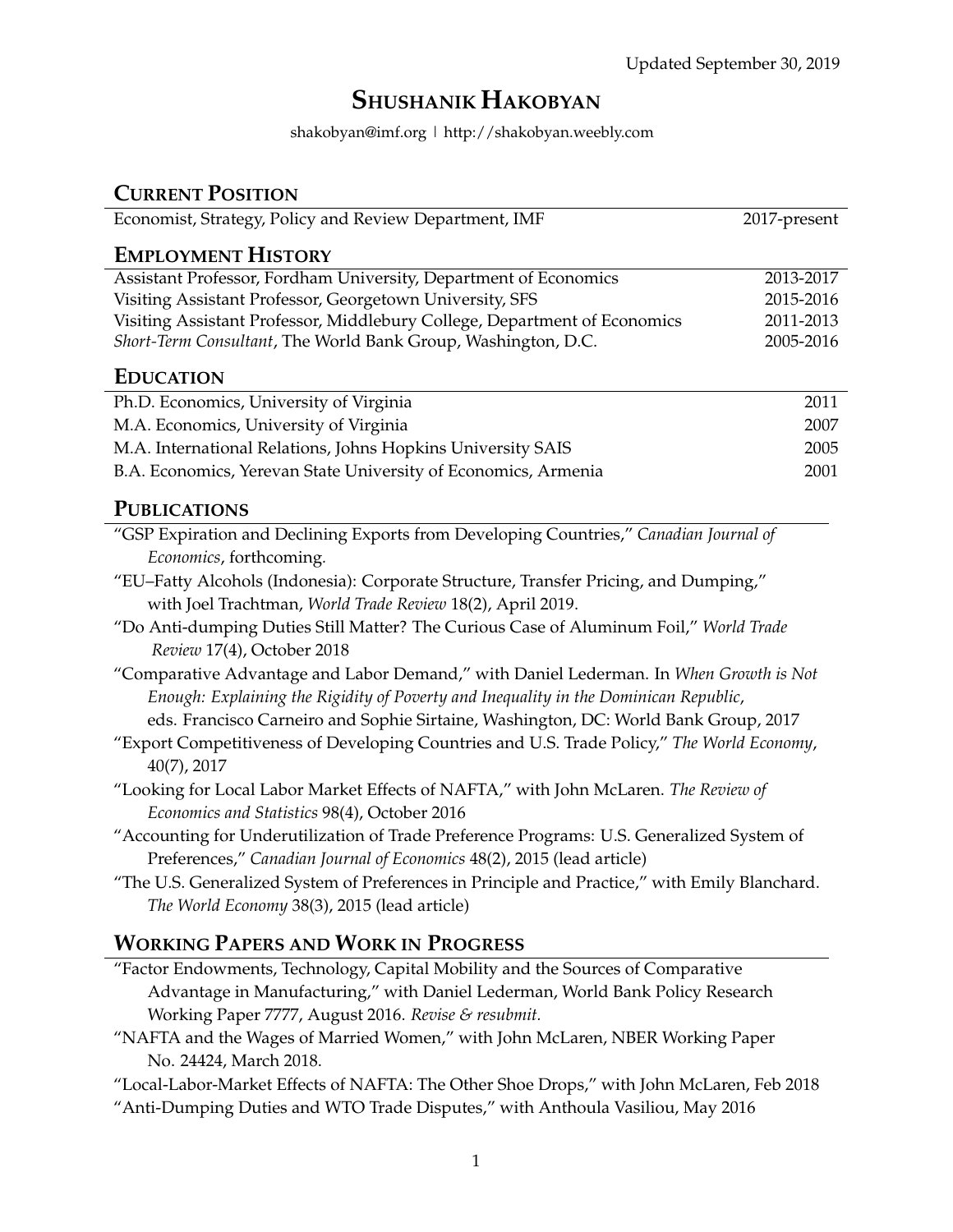- "The Determinants of Tariff Phase Outs in US Bilateral Free Trade Agreements," with Tristan Kohl and James Lake
- "The Transition to Self Employment: The Role of Trade Shocks and Tax Cuts," with David Joulfaian, October 2012
- "Trade and Self-Employment," August 2009, mimeo, University of Virginia

### **PRESENTATIONS**

*2019*: American University, IMF

*2018*: American Economic Association annual meeting [discussant] (Philadelphia, PA), NBER Trade and Geography Conference, 2nd IZA Workshop on Gender and Family Economics (Barnard College), Midwest International Trade Conference (Drexel University), WTO Case Law of 2017 Conference (European University Institute), Wesleyan University *2017*: American Economic Association annual meeting (Chicago, IL), US International Trade Commission, Georgetown Center for Economic Research Biennial Conference, NBER Conference on Trade and Labor Markets, XV Annual ELSNIT Conference (London) *2016*: Eastern Economic Association annual meeting (Washington, DC), 3rd InsTED Workshop (Indiana University), Southern Economic Association annual meeting (Washington, DC) *2015:* American University, Manhattan College, Canadian Economic Association annual meeting (Ryerson University)

*2014:* Fordham University, Canadian Economic Association annual meeting (Simon Fraser University), 2nd InsTED Workshop "Advances in the Theory and Empirics of Institutions, Trade and Economic Development" (University of Oregon), The National Economists Club (Washington, DC), Midwest International Trade Conference (University of Kansas), US International Trade Commission

*2013:* Drexel University, College of William and Mary, Stonehill College, Fordham University, Midwest International Economic Development Conference (Madison, WI), Canadian Economic Association annual meeting (HEC Montreal), Syracuse University, NEUDC 2013 (Harvard University)

*2012:* Yale-Princeton Conference on Empirical Strategies in International Political Economy [invited] (Princeton, NJ), NEUDC 2012 [discussant] (Dartmouth College)

*2011:* Middlebury College, 2011 Huskey Research Exhibition (University of Virginia), Tax Economists Forum (Washington, DC), NBER International Trade and Investment Program Meeting (Cambridge, MA), Canadian Economic Association annual meeting (University of Ottawa), ILO Globalization and Labor Market Outcomes Workshop (Geneva), Conference on Development Economics and Policy (Berlin), Central Bank of Armenia, Armenian Economic Association annual meeting (Yerevan, Armenia), NEUDC 2011 (Yale University), Southern Economic Association annual meeting (Washington, DC)

*2010:* University of Virginia, US International Trade Commission